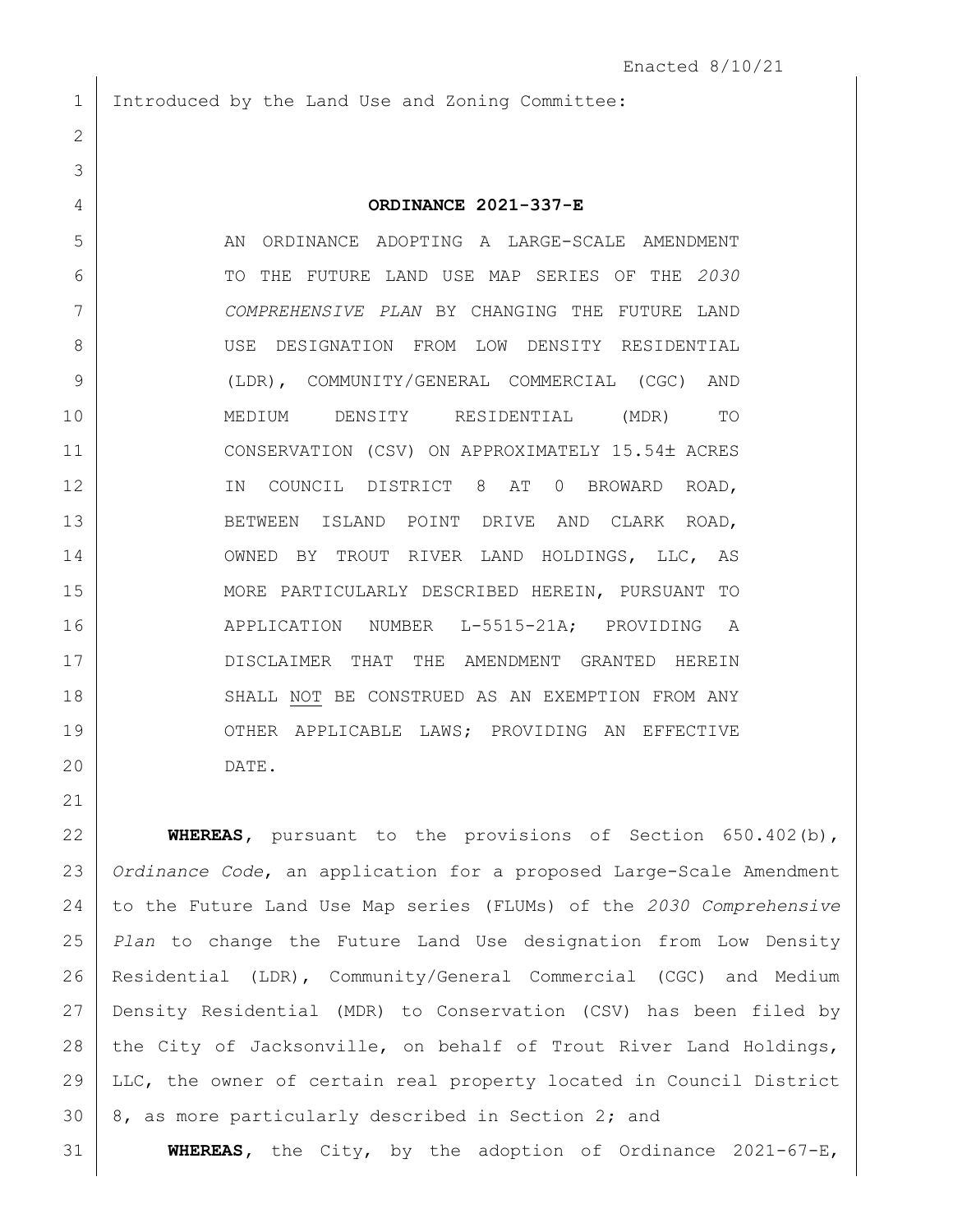approved this Large-Scale Amendment to the *2030 Comprehensive Plan* 2 for transmittal to the Department of Economic Opportunity (DEO), as 3 | the State Land Planning Agency, and other required state agencies, 4 for review and comment; and

 **WHEREAS,** by various letters and e-mails, the DEO and other 6 state reviewing agencies transmitted their comments, if any, 7 regarding this proposed amendment; and

 **WHEREAS,** the Planning and Development Department reviewed the proposed revision and application, considered all comments 10 | received, prepared a written report, and rendered an advisory recommendation to the Council with respect to this proposed 12 amendment; and

 **WHEREAS,** the Planning Commission, acting as the Local Planning 14 | Agency (LPA), held a public hearing on this proposed amendment, with due public notice having been provided, and having reviewed 16 and considered all comments during the public hearing, made its 17 | recommendation to the City Council; and

 **WHEREAS,** pursuant to Section 650.408, *Ordinance Code*, the Land Use and Zoning (LUZ) Committee held a public hearing on this proposed amendment, and made its recommendation to the City 21 Council; and

 **WHEREAS,** pursuant to Section 163.3184(3), *Florida Statutes*, and Chapter 650, Part 4, *Ordinance Code*, the City Council held a public hearing with public notice having been provided on this proposed amendment to the *2030 Comprehensive Plan*; and

 **WHEREAS,** the City Council further considered all oral and written comments received during public hearings, including the data and analysis portions of this proposed amendment to the *2030 Comprehensive Plan*, the recommendations of the Planning and Development Department, the LPA, the LUZ Committee and the comments, if any, of the DEO and the other state reviewing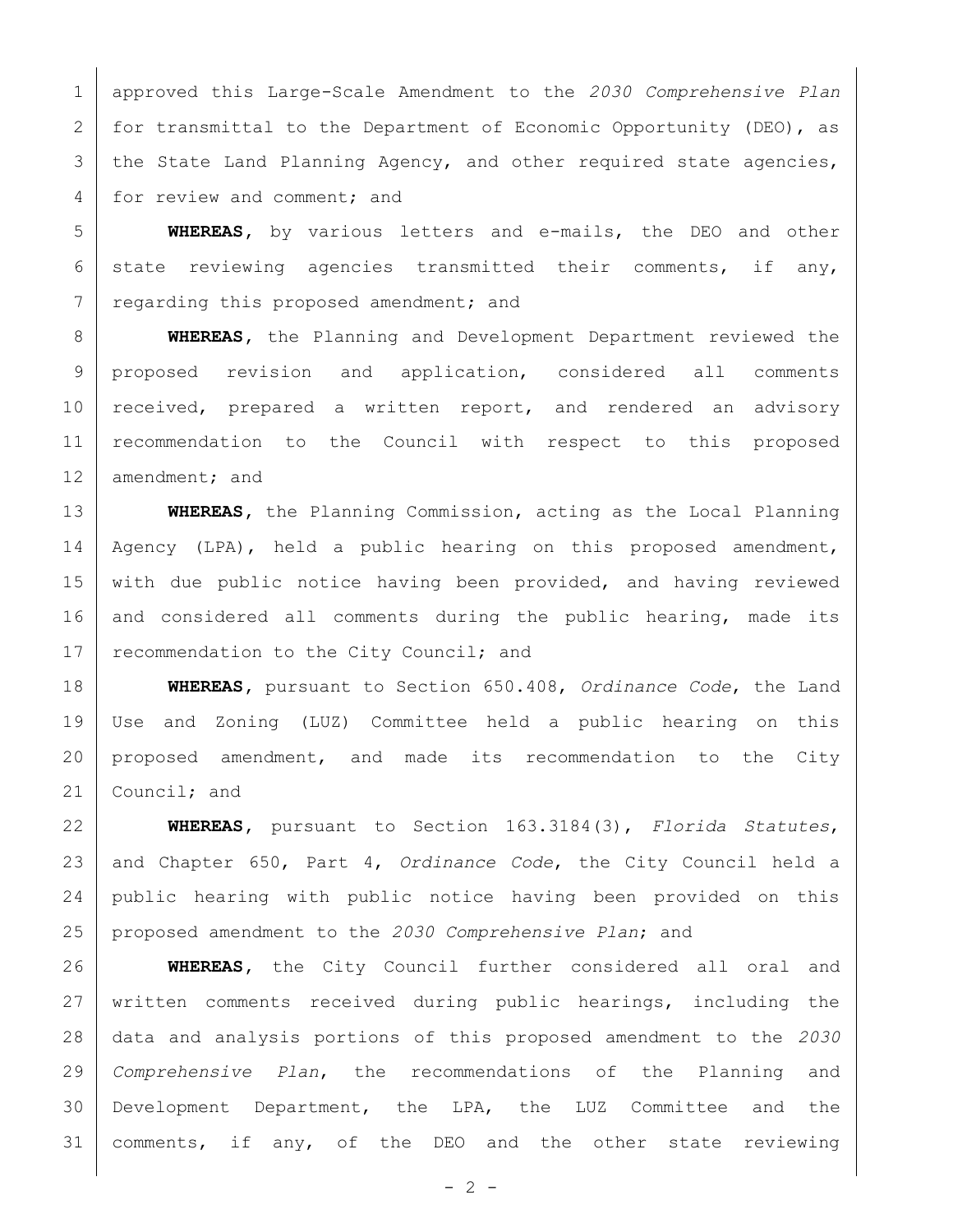1 agencies; and

 **WHEREAS,** in the exercise of its authority, the City Council has determined it necessary and desirable to adopt this proposed amendment to the *2030 Comprehensive Plan* to preserve and enhance present advantages, encourage the most appropriate use of land, water, and resources consistent with the public interest, overcome present deficiencies, and deal effectively with future problems which may result from the use and development of land within the 9 City of Jacksonville; now, therefore

**BE IT ORDAINED** by the Council of the City of Jacksonville:

 **Section 1. Purpose and Intent.** This Ordinance is adopted 12 to carry out the purpose and intent of, and exercise the authority 13 set out in, the Community Planning Act, Sections 163.3161 through 163.3248, *Florida Statutes*, and Chapter 166, *Florida Statutes*, as 15 amended.

 **Section 2. Subject Property Location and Description.** The approximately 15.54 acres are in Council District 8 at 0 Broward Road, between Island Point Drive and Clark Road (R.E. No. 022159- 0000 (portion)), as more particularly described in **Exhibit 1**, dated January 11, 2021, and graphically depicted in **Exhibit 2**, both of which are **attached hereto** and incorporated herein by this reference (Subject Property).

 **Section 3. Owner and Applicant Description.** The Subject 24 Property is owned by Trout River Land Holdings, LLC. The applicant is the City of Jacksonville, 214 North Hogan Street, Suite 300, Jacksonville, Florida 32202; (904) 255-7800.

 **Section 4. Adoption of Large-Scale Land Use Amendment.**  The City Council hereby adopts a proposed Large-Scale revision to the Future Land Use Map series of the *2030 Comprehensive Plan* by changing the Future Land Use Map designation from Low Density Residential (LDR), Community/General Commercial (CGC) and Medium

 $- 3 -$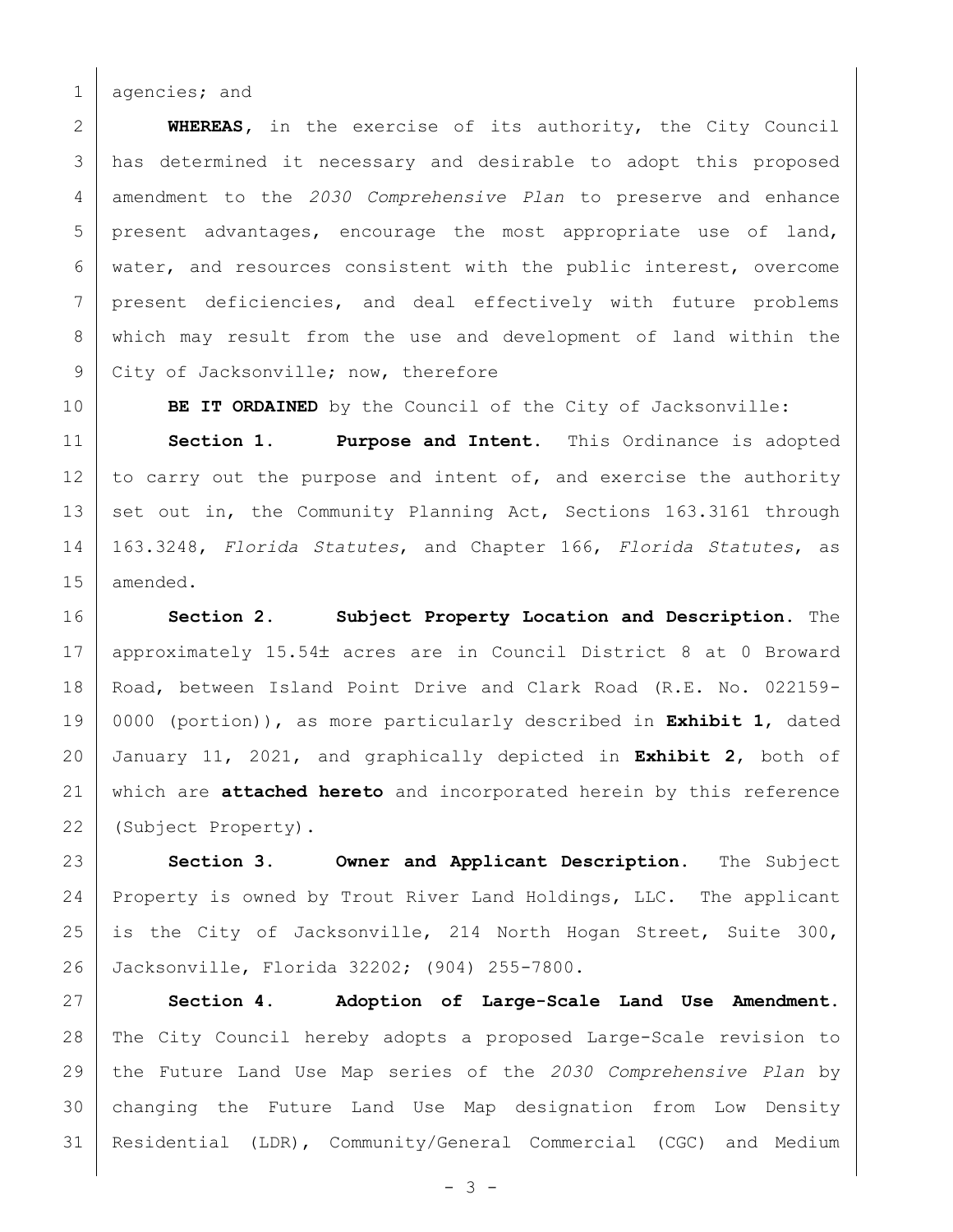Density Residential (MDR) to Conservation (CSV), pursuant to Application Number L-5515-21A.

 **Section 5. Applicability, Effect and Legal Status.** The applicability and effect of the *2030 Comprehensive Plan*, as herein amended, shall be as provided in the Community Planning Act, Section 163.3161 through 163.3248, *Florida Statutes*, and this 7 Ordinance. All development undertaken by, and all actions taken in regard to development orders by governmental agencies in regard to land which is subject to the *2030 Comprehensive Plan*, as herein 10 amended, shall be consistent therewith as of the effective date of 11 this amendment to the plan.

 **Section 6. Effective Date of this Plan Amendment.** Unless this plan amendment is timely challenged under the procedures set forth in Section 163.3184(3), *Florida Statutes*, this plan amendment 15 shall be effective thirty-one days after DEO notifies the City of Jacksonville that the plan amendment or plan amendment package is complete. If this plan amendment is timely challenged under Section 163.3184(3), *Florida Statutes*, this plan amendment shall become effective when the DEO or the Administration Commission enters a final order determining the adopted amendment to be in compliance. If this plan amendment is found not to be in compliance under the standards and procedures set forth in Chapter 163, Part II, *Florida Statutes*, then this plan amendment shall become effective only by further action by the City Council. No development orders, development permits, or land uses dependent on this amendment may be issued or commence before it has become effective.

 **Section 7. Disclaimer.** The amendment granted herein shall **not** be construed as an exemption from any other applicable local, state, or federal laws, regulations, requirements, permits or approvals. All other applicable local, state or federal permits or

 $-4 -$